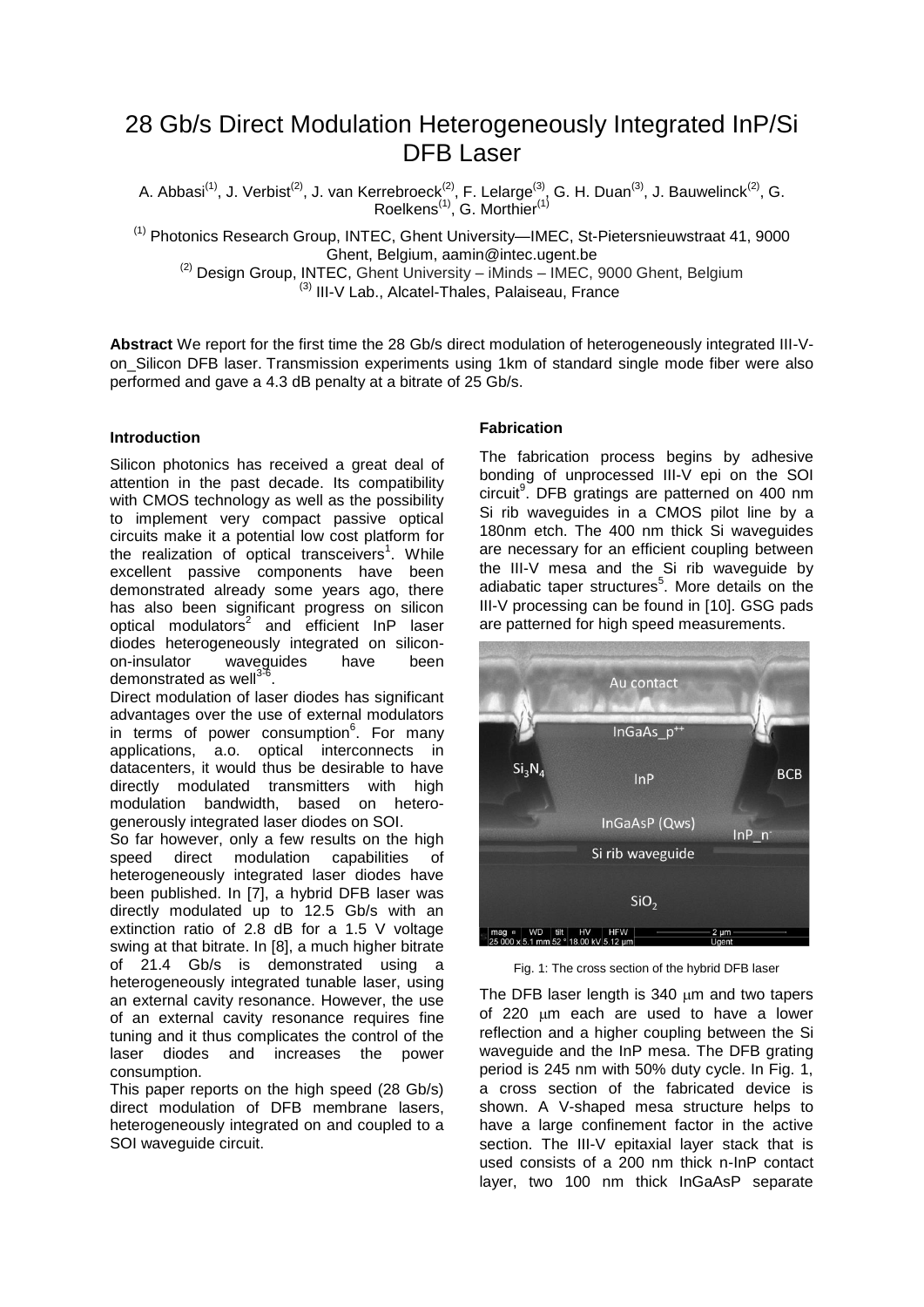confinement heterostructure layers (bandgap wavelength 1.17 μm), 6 InGaAsP quantum wells (6 nm thick, emission wavelength 1.55 μm) surrounded by InGaAsP barriers, a 1.5 μm thick p-InP top cladding and a 300 nm p++ InGaAs contact layer. The passivation stack of PECVD  $Si<sub>3</sub>N<sub>4</sub>$  and DVS-BCB layers reduces the parasitic capacitance and creates an effective electrical isolation.

## **Static characteristics**

The laser optical spectrum is depicted in Fig. 2. The laser threshold current is around 17 mA and a maximum waveguide coupled optical output power of 5 mW is obtained at a drive current of 100 mA. The SMSR is more than 55 dB. The extracted coupling coefficient in the low gain approximation from the stop-band of the laser spectrum is almost 135 cm $^{-1}$ .



Fig. 2: The optical spectrum of the device with a length of 340 μm for 100 mA bias current.

### **Dynamic characteristics**

A small signal measurement was done with a KEYSIGHT PNA-X 67 GHz network analyzer. The RF signal was combined with a DC current by using a bias-tee, and a GSG probe with 100 μm pitch was used to apply the combined signal to the DFB laser. The small signal response of the device is presented in Fig. 3 for different bias currents.



Fig. 3: Small signal response at different bias current The 3 dB bandwidth is around 15 GHz at 100

mA. Since for the large signal measurement, the data pattern lengths were quite short  $(2<sup>7</sup>-1)$  and  $2<sup>11</sup>$ -1), the laser very low frequency response is not considered for the 3 dB bandwidth calculation. A SHF pulse pattern generator (PPG) 12100B was used to do a continuous bitrate sweep with adjustable pattern lengths. The output of the PPG was sent through a RF amplifier. A 1.5 V swing on the laser was used. The modulation response was measured with a Tektronix DSA 8300 sampling oscilloscope with a 30GHz built-in photodetector (PD). This measurement was carried out at 20°C both for back-to-back and with 1 km and 5 km of standard single mode fiber with a  $2^{11}$ -1 nonreturn-to-zero (NRZ) pseudorandom bit sequence (PRBS) pattern. The result of this large signal modulation, for a bias current of 100 mA, is shown in Fig. 4 (back-to-back). The maximum modulation speed was found to be 28 Gbps with an extinction ratio of 2 dB. To the best of the authors' knowledge, this is the highest direct modulation speed for a membrane DFB laser heterogeneously integrated on and coupled to a SOI waveguide.



Fig. 4: Eye diagrams for back-to-back operation at 15, 20, 25 and 28 Gbps

In Fig. 5 the eye diagrams for back-to-back and after transmission through 5 km of standard single mode fiber (SSMF) at a rate of 15 Gb/s are shown. The modulated signal is distorted after passing through the fiber because of the inherent chirp of the laser and chromatic dispersion of the fiber.



Fig. 5: Eye diagrams for back-to-back (left) and after 5 km fiber transmission (right) at 15 Gbps